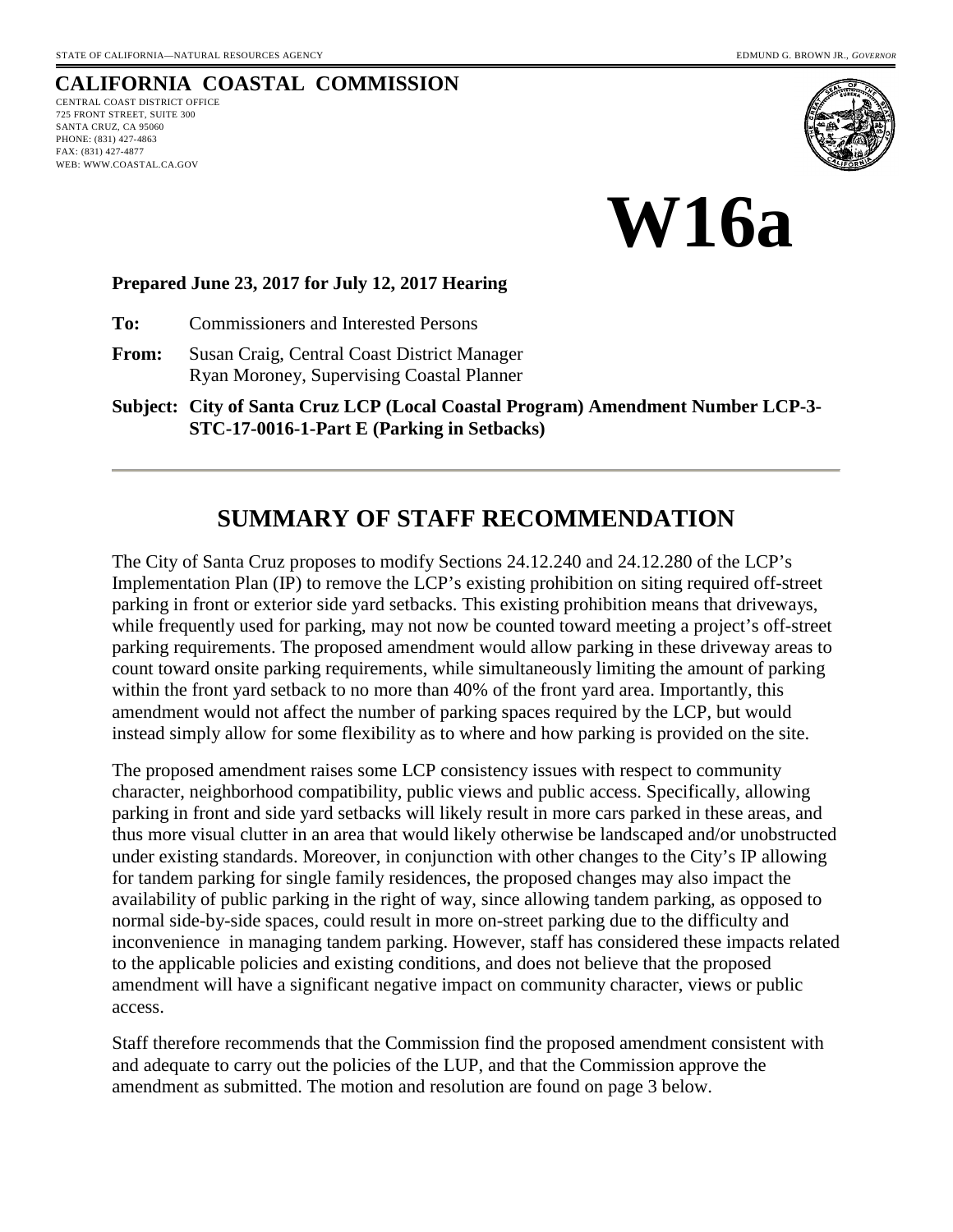### **Staff Note: LCP Amendment Action Deadline**

This proposed LCP amendment was filed as complete on April 28, 2017. It amends only the City's IP and the 60-day action deadline was originally June 27, 2017. (*See* Pub. Res. Code § 30513.) On June 7, 2017, the Commission extended the action deadline by one year to June 27, 2018 (per Pub. Res. Code § 30517). Thus, the Commission has until June 27, 2018 to take a final action on this LCP amendment.

# **TABLE OF CONTENTS**

### **EXHIBITS**

[Exhibit 1: Proposed IP Amendment](https://documents.coastal.ca.gov/reports/2017/7/W16a/W16a-7-2017-exhibits.pdf) Exhibit 2: Correspondence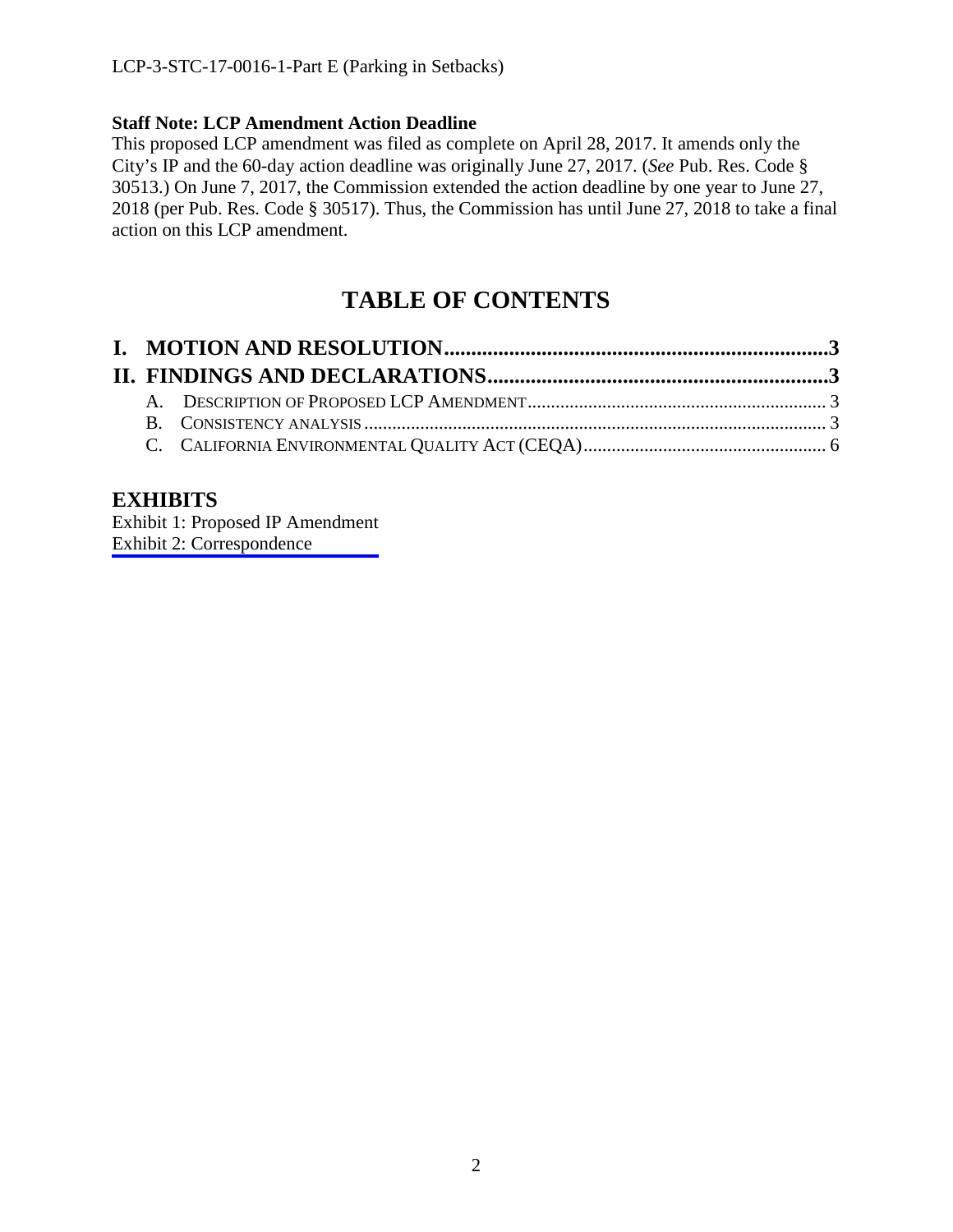# <span id="page-2-0"></span>**I. MOTION AND RESOLUTION**

Staff recommends that the Commission, after public hearing, approve the proposed LCP amendment as submitted. The Commission needs to make one motion on the IP amendments in order to act on this recommendation.

### **A. Certify the IP Amendment as Submitted**

Staff recommends a **NO** vote on the motion below. Failure of the motion will result in certification of the IP amendment as submitted and the adoption of the following resolution and findings. The motion passes only by an affirmative vote of a majority of the Commissioners present.

*Motion: I move that the Commission reject Implementation Plan Amendment Number LCP-3-STC-17-0016-1-Part E as submitted by the City of Santa Cruz, and I recommend a no vote.*

*Resolution: The Commission hereby certifies Implementation Plan Amendment Number LCP-3-STC-17-0016-1-Part E as submitted by the City of Santa Cruz and adopts the findings set forth below on the grounds that the amendment is consistent with and adequate to carry out the certified Land Use Plan. Certification of the Implementation Plan amendment complies with the California Environmental Quality Act because either 1) feasible mitigation measures and/or alternatives have been incorporated to substantially lessen any significant adverse effects of the plan on the environment, or 2) there are no further feasible alternatives or mitigation measures which could substantially lessen any significant adverse impact which the Implementation Plan Amendment may have on the environment.* 

### <span id="page-2-1"></span>**II. FINDINGS AND DECLARATIONS**

### <span id="page-2-2"></span>**A. DESCRIPTION OF PROPOSED LCP AMENDMENT**

The City of Santa Cruz proposes to modify Sections 24.12.240 and 24.12.280 of the LCP's Implementation Plan (IP) to remove the existing prohibition on siting required off-street parking in front or exterior side yard setbacks. Specifically, the proposed amendment would allow these setback areas (which include driveway areas) to count toward onsite parking requirements, while simultaneously limiting the amount of parking within the front yard setback to no more than 40% of the front yard area. Please see **Exhibit 1** for a strikethrough/underline copy of the proposed IP amendment text.

### <span id="page-2-3"></span>**B. CONSISTENCY ANALYSIS**

#### **Standard of Review**

The proposed amendment affects only the IP component of the City of Santa Cruz LCP. The standard of review for IP amendments is that they must be consistent with and adequate to carry out the policies of the certified Land Use Plan (LUP). (Pub. Res. Code § 30513.)

#### **Consistency Analysis**

The City of Santa Cruz LUP includes policy language that protects visual resources, including as defined by neighborhood character, and also requires that coastal access and recreation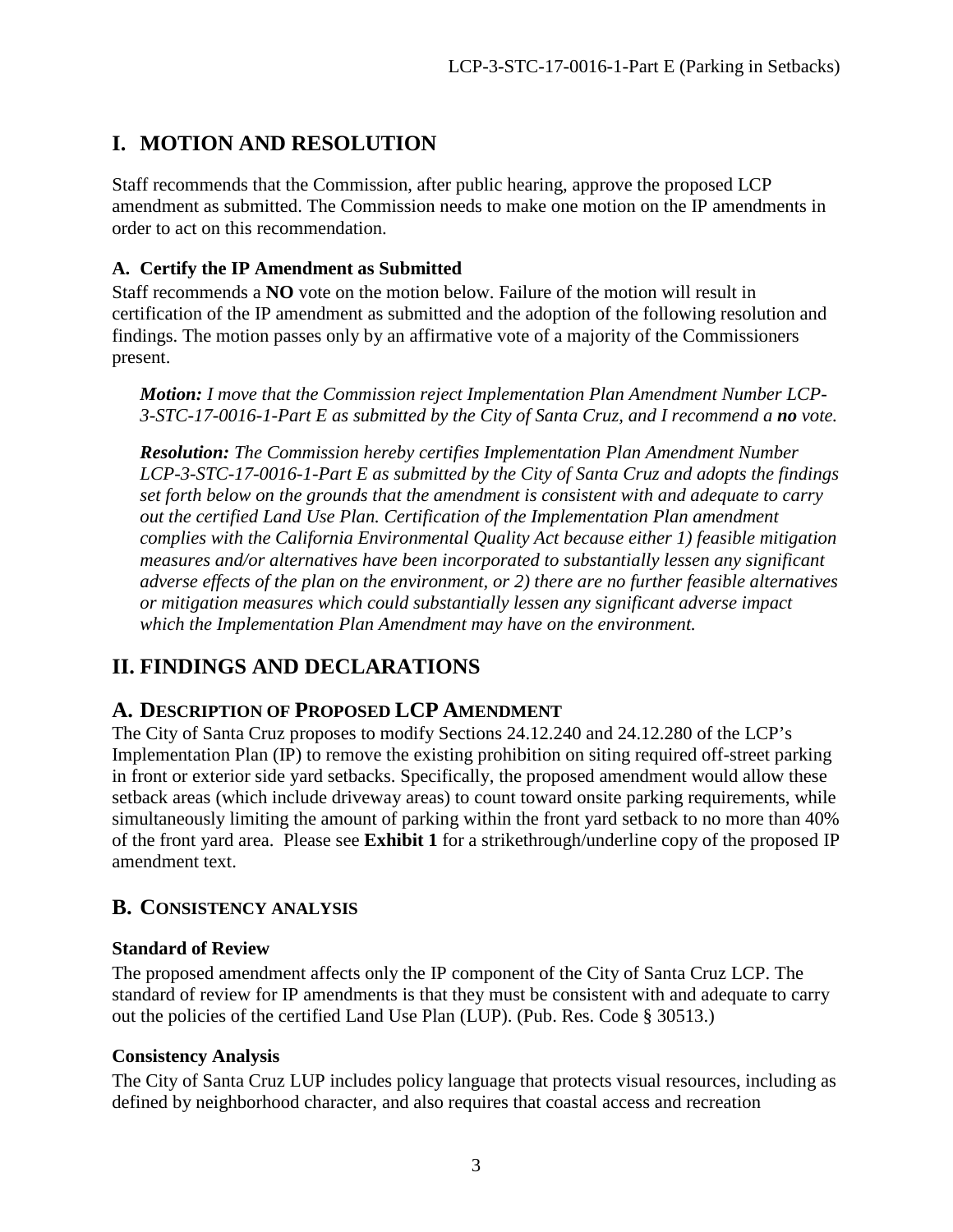opportunities be maximized consistent with the requirements of the Coastal Act. Selected applicable LUP policies include:

*LUP Community Design Element Policy 2.2. Preserve important public views and viewsheds by ensuring that the scale, bulk and setback of new development does not impede or disrupt them.* 

*LUP Community Design Element Policy 2.2.1. Develop siting, scale, landscaping and other design guidelines to protect visually sensitive areas and ensure that development is compatible with the character of areas. Areas to be protected include: open-space land uses, foothills, bluffs, scenic coastal areas, Beach Hill, Pogonip, Far West Side, Mission Hill, Moore Creek, DeLaveaga Park, and San Lorenzo River.* 

*LUP Land Use Element Policy 2.6.5. Protect neighborhood quality through improvement of blighted areas, traffic management, design guidelines, adequate buffers, and other development techniques.* 

*LUP Land Use Element Policy 3.5. Protect coastal recreation areas, maintain all existing coastal access points open to the public, and enhance public access, open space quality and recreational enjoyment in a manner that is consistent with the California Coastal Act.* 

*LUP Land Use Element Policy 3.5.2. Ensure that development does not interfere with the public's right to access the ocean…* 

#### *Community Design/Neighborhood Character and Public Views*

LCP Community Design (CD) Element Policy 2.2 requires preservation of important public views and viewsheds by ensuring that the scale, bulk, and setback of new development does not impede or disrupt them. CD Element Policy 2.2.1 further explains that siting, scale, and design guidelines ensure that development is compatible with the character of the area, and that bluffs and scenic coastal areas (including the residential areas of Beach Hill and the City's Far West Side) be protected. Land Use Element Policy 2.6.5 requires the protection of neighborhood quality in a variety of ways, including through adequate buffers and design guidelines.

The proposed amendment will potentially affect community character and coastal viewsheds, including by expressly authorizing cars to be parked within front yard setbacks. This will inevitably result in more cars parked in those areas that would otherwise be clear and unobstructed and/or utilized for landscaping-type purposes. Thus, the amendment has the potential to impact views along important coastal viewing areas (e.g., West Cliff Drive and East Cliff Drive) and may also impact community character by changing the use in the setback areas from landscaping into outdoor parking spaces. In addition, by allowing parking requirements to be shifted into the front yard area, the amendment also has the potential to shift physical development, such as a garage, closer to the front yard setback because that area would likely be utilized as required off-street parking under the existing standards. In other words, whereas under current standards a site plan might show parking in the space between the garage and the setback, under the amendment, a garage could be built right up to the 20-foot setback line with the off-street parking shown in the setback area. This represents a particular concern in relation to public views along West Cliff Drive, and the adjacent multi use bicycle-pedestrian path, which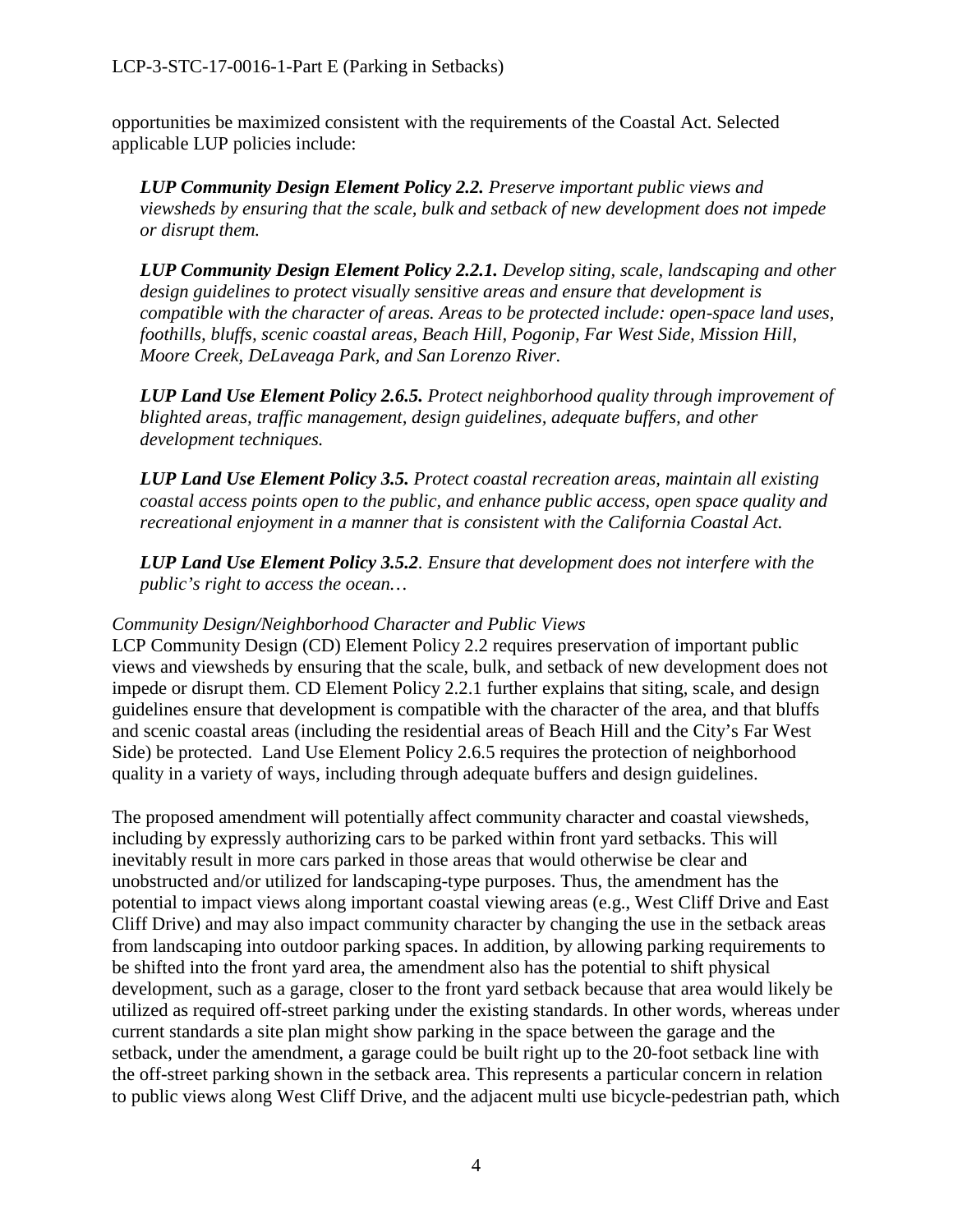are perhaps two of the most iconic attributes of the City of Santa Cruz and provide residents and visitors with numerous coastal related recreational activities, including some of the best views of the Monterey Bay National Marine Sanctuary. (See **Exhibit 2** for correspondence from local residents that expresses concern about community character and public access.)

That said, as the City points out, as a practical matter, the City does not actively enforce the current prohibition on parking in the front or side setback areas once a project is built, and therefore residents of the City often park in their driveways within these setback areas anyway. The proposed amendment will modify the LCP such that parking within the side yard setback and up to 40% of the front yard setback may be counted toward parking requirements, thereby simply codifying what residents already effectively do. Moreover, most of the homes along West Cliff and East Cliff Drive are on the inland side of the street and thus the proposed change would, for the most part, not impact views out toward the Monterey Bay. Further, these neighborhoods are already built out under the existing standard, and the potential unintended consequence of homeowners building garages closer to the front yard setback area would only affect vacant parcels (of which there are very few) and redevelopment. The IP also continues to require that at least one of the required parking spaces for each dwelling unit be covered within a carport or a garage (IP Section 24.12.240(2)), thus accounting for a least one off-street parking space. Finally, while the proposed change would allow off-street parking in setbacks to be counted toward a project's off-street parking requirements, the community character and view protection policies of the LCP would still apply to any new development in the City's shoreline protection overlay (SP-O) district, including along West Cliff Drive and in other areas of the City, because a CDP is required in this zoning overlay and therefore the visual resource protection standards of the LCP would still apply, including those cited above. Thus, as proposed, the amendment should adequately protect neighborhood character and important public views, and thus the amendment can be found consistent with the LUP policies cited above.

#### *Public Access*

LCP Land Use Element Policy 3.5 (et seq.) requires protection of coastal recreation areas, maintenance of all existing coastal access points open to the public, and enhancement of public access. With regard to public access, it appears that the proposed change (in conjunction with the Commission's June 2017 approval of changes to the IP that allow for tandem parking on singlefamily residential parcels and in duplexes) $\overline{1}$  $\overline{1}$  $\overline{1}$  may also impact public access because, as a practical matter, residential occupants are more likely to park on the street in the public right-of-way due to the inconvenience and difficulty in managing tandem parking. In other words, rather than have to move a car every time the person parked on the interior-most tandem spot wants to use that car, a more likely practice would be for the driver to park on the street if there are spots available. This would therefore result in less availability of street parking if the residential occupants of a neighborhood utilize public parking spaces in the public right-of-way. This change could therefore also potentially impact the number of street parking spaces available to the public for coastal access, particularly in the West Cliff Drive, Beach Hill, and Seabright neighborhoods, where parking is already at a premium. The road and adjacent path along West

<span id="page-4-0"></span> $\overline{a}$ <sup>1</sup> LCP-3-STC-17-0016-1-Part C. This amendment provided that required off-street parking spaces may be provided in a tandem arrangement no more than two spaces deep for single-family residences, and no more than three spaces deep for duplexes.